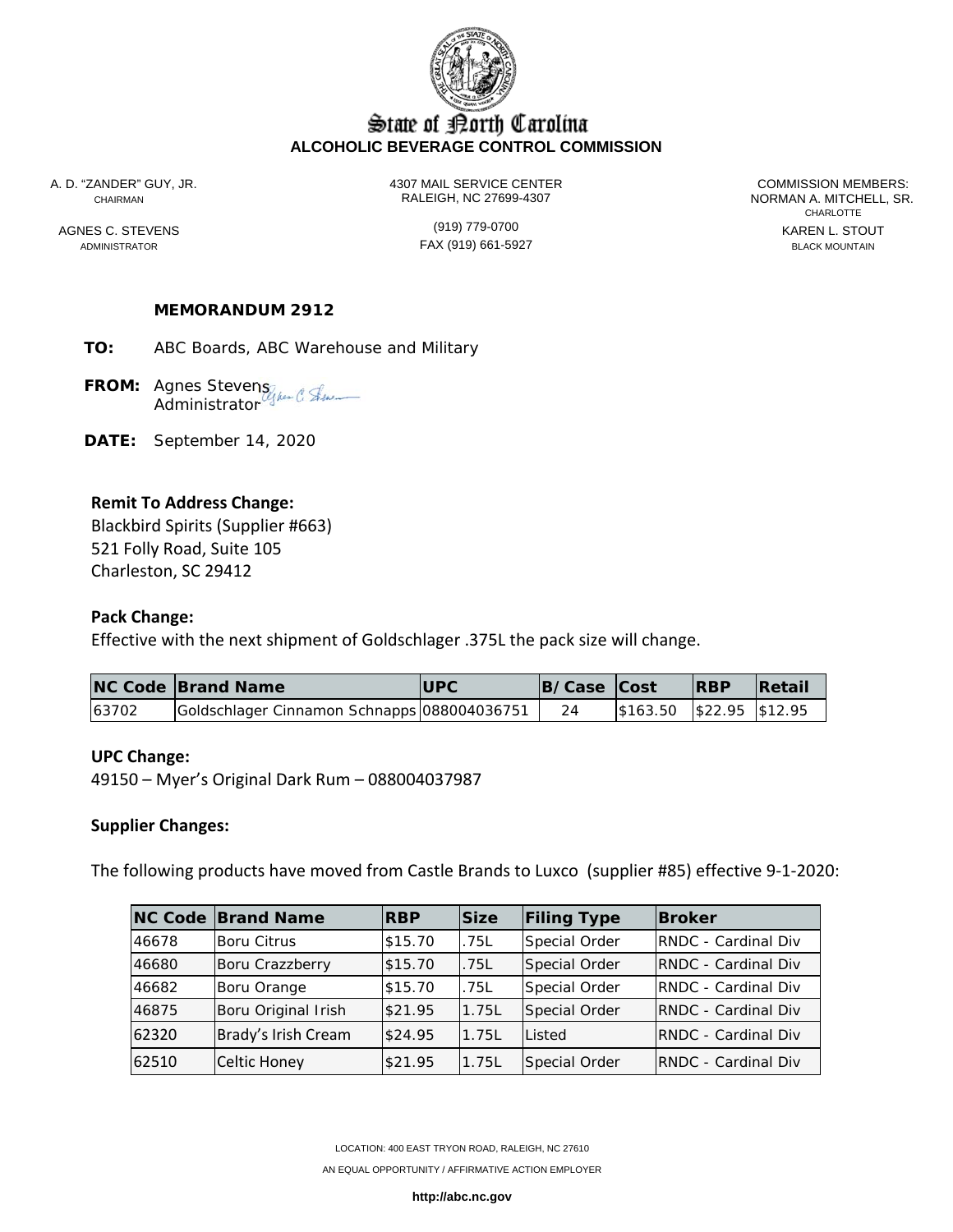## **Broker Changes:**

- Fiorente Elderflower new broker is RNDC Emerald Div. (Mike Yates)
- Elephant Gin new broker is Charm LLC (Curtis Toth)
- Nonino Quintesentia Amaro new broker is SGWS‐ACES (Barry Sessoms)

All Laird & Company brands have moved to RNDC – Dogwood Div. (Donavan Campbell)

- 
- Five O'Clock Gin 1.75L 63342 Lazzaroni Amaretto
- Five O'Clock Gin .75L 65145 Zapata Silver 1.75L
- Five O'Clock Vodka 1.75L 65146 Zapata Silver .75L
- Five O'Clock Vodka Player .75L
- Five O'Clock Vodka .375L
- Capt. Applejack 80
- Capt. Applejack 100
- Laird's Rare 12Y Apple Brandy
- Laird's Straight Apple Brandy Bottled in Bond
- Laird's Straight Applejack
- Laird's Applejack
- All Don Ciccio & Figli products have moved to Charm LLC (Curtis Toth)
- Don Ciccio & Figli Amaro delle Sirene 57064 Don Ciccio & Figli Luna Amara
- Don Ciccio & Figli Cinque Aperitivo 57065 Don Ciccio & Figli Nocino
- Don Ciccio & Figli Fico D'India 57066 Don Ciccio & Figli C3 Carciofo
- Don Ciccio & Figli Finoccietto
- 
- 

All Rogue Spirits products have move to Johnson Brothers (Steve Faltz)

- Rogue Cocktail Party Pack 52247 Rogue Cranberry Elderflower Vodka Soda
- Rogue Cucumber Lime Gin Fizz 41253 Rogue Farmhouse Gin
- Rogue Ginger Lime Vodka Soda 52250 Rogue Grapefruit Vodka Soda
- Rogue Dead Guy Whiskey

# **Listing Changes:**

Effective Immediately:

| <b>Old Code</b> |       | New Code Brand Name                          |
|-----------------|-------|----------------------------------------------|
| 19746           | 66126 | The Clover Single Barrel Rye                 |
| 20471           | 66125 | The Clover Single Barrel 10Y TN Bourbon      |
| 20472           | 66124 | The Clover Single Barrel Traditional Bourbon |

# **Effective October 1:**

| <b>Old Code</b> |       | New Code Brand Name                         |
|-----------------|-------|---------------------------------------------|
| 23618           | 23664 | Evan Williams 1783 Small Batch 1.75L        |
| 23619           | 23665 | <b>IEvan Williams 1783 Small Batch .75L</b> |
| 23621           | 23666 | <b>Evan Williams 1783 Small Batch .375L</b> |

- Senators Club 62497 Moletto Grappa di Barbera
	-
	-